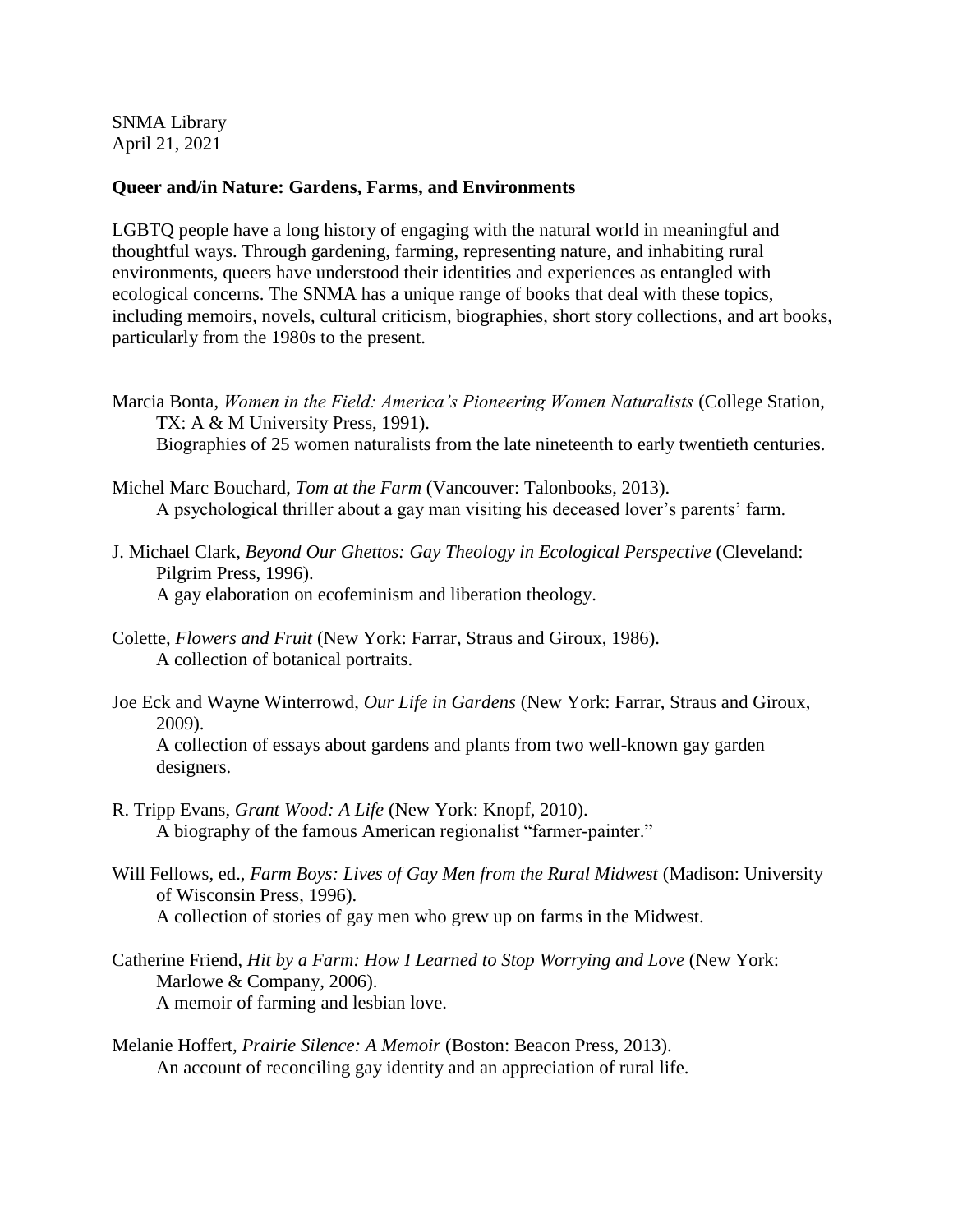- Derek Jarman, *Modern Nature* (Woodstock, NY: Overlook Press, 1994). Journals about gardening and AIDS, written from 1989 to 1990.
- Josh Kilmer-Purcell, *The Bucolic Plague: How Two Manhattanites Became Gentlemen Farmers* (New York: Harper, 2010). A memoir of the Fabulous Beekman Boys.
- Robert Mapplethorpe, *Flowers* (Boston: Bulfinch Press, 1990). A collection of the artist's later flower images.
- Janet McClellan, *Windrow Garden* (Tallahassee: Naiad Press, 1998). A lesbian romance novel that takes place on a farm in Kansas.
- Catriona Mortimer-Sandilands and Bruce Erickson, *Queer Ecologies: Sex, Nature, Politics, Desire* (Bloomington: Indiana University Press, 2010). An interdisciplinary collection of essays on queerness and the environment.
- Adam Nicolson, *Sissinghurst, An Unfinished History: The Quest to Restore a Working Farm at Vita Sackville-West's Legendary Garden* (New York: Viking, 2010). A memoir by Sackville-West's grandson about his restoration of her celebrated garden in England.
- Katia Noyes, *Crashing America: A Novel* (Los Angeles: Alyson Books, 2005). The story of a street punk exploring America and farm life.
- Irene Reti and Valerie Jean Chase, ed., *Garden Variety Dykes: Lesbian Traditions in Gardening*  (Santa Cruz: HerBooks, 1994). A book of poems, essays, stories, and photos by lesbian gardeners.
- Rhonda Rhodes, *Foolishness, They Called It* (Canton, OH: Heart Wings Publishing, 2003). A novel about three lesbians vacationing on an organic farm in Asheville, NC.
- Brent Ridge and Josh Kilmer-Purcell, *Beekman 1802 Heirloom Cookbook* (New York: Sterling Epicure, 2011). The cookbook of the Fabulous Beekman Boys.
- Vita Sackville-West, *Some Flowers* (New York: H.N. Abrams, 1993 [1937]). The author's descriptions of 25 of her favorite flowers, accompanied by watercolors by Graham Rust.
- Nicole Seymour, *Strange Natures: Futurity, Empathy, and the Queer Ecological Imagination*  (Urbana: University of Illinois Press, 2013). A study of how contemporary queer fiction shed light on environmental concerns.
- Daniel T. Spencer, *Gay and Gaia: Ethics, Ecology, and the Erotic* (Cleveland: Pilgrim Press, 1996).